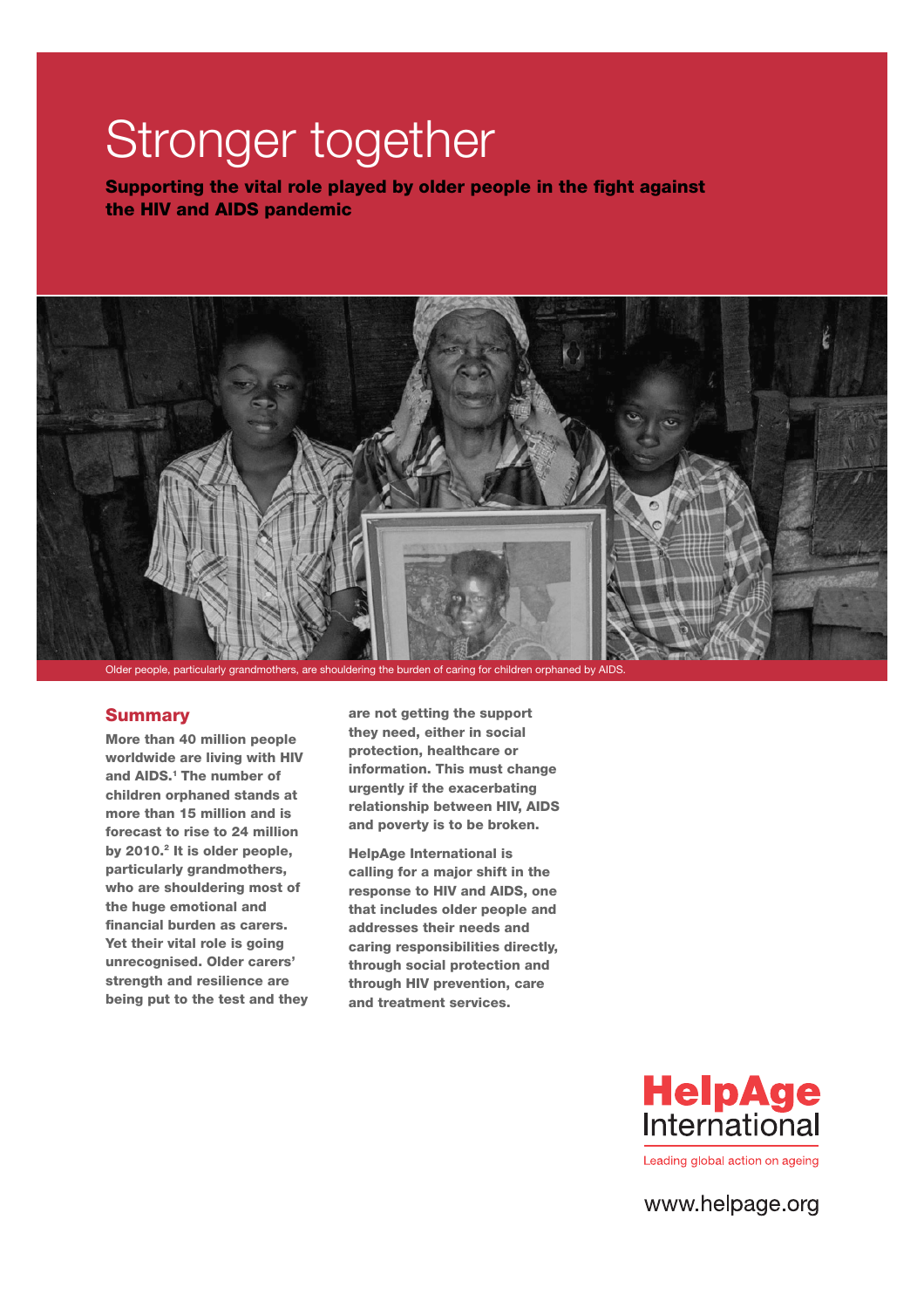#### **HIV and AIDS: facts and figures**

■ 15.2 million children under the age of 18 have lost one or **both parents to AIDS; 12 million in sub-Saharan Africa alone.** 

■ By 2010, the number of orphans in sub-Saharan Africa is **expected to rise to 16 million.** 

■ Less than 10 per cent of children who have been orphaned **or made vulnerable by AIDS receive support from outside**  their communities or benefit from educational or other public **support.** 

■ 40-60 per cent of orphaned children not living with a **surviving parent in Tanzania, Zimbabwe and Namibia are cared for by their grandmothers.**

Source: UNICEF 2007 State of the World's Children

#### **Missed targets**

In 2001 in its Declaration of Commitment on HIV and AIDS, the UN member states formally recognised the role played by older people and pledged to adjust and adopt economic and social development policies to address the specific needs of older carers. Six years on, more and more governments and agencies understand that in order to reach vulnerable children, their carers have to be targeted. Yet few national policies reflect the needs of older carers and only a relatively small number of NGOs and communitybased organisations address them.

HelpAge International estimates that half of all older people in severely affected areas now care for adult children living with HIV and/or orphaned children. People over 60 make up 5 per cent, or 600 million, of the global population and are often among the poorest because of their reduced capacity to earn. As the epidemic increases, grandparents' responsibility for care will increase.

It is these vulnerable people, particularly women, who are coping with the rising costs and falling income that result from caring for orphans and other dependants. Child-focused agencies and others involved in HIV responses are failing to take this into account. HelpAge International is calling for a major shift in their approach, one that involves older people and addresses their needs directly through social protection and raised awareness.

This would not only help agencies meet their goals of improving the lives of orphaned and vulnerable children, it would also contribute to global and national HIV and AIDS objectives.

#### **Harsh reality**

Illnesses can cause catastrophic effects on household income. The cost of caring for people living with HIV is greater than the cost of antiretrovirals alone yet the full cost of providing for a sick dependant is rarely calculated or budgeted for in HIV responses. In addition, the costs of caring for children and the basic living needs which fall to the carer are rarely fully recognised. At the same time older women and men are invisible when it comes to allocating resources in the fight against HIV and AIDS.

In Mozambique women and men over 60 make up 5.4 per cent of the population3 but they care for 54 per cent of orphaned children.4 In 2006 HelpAge International's programme in the northern province of Tete calculated that caring for an orphaned or vulnerable child costs an average of US\$21 a month and caring for someone with HIV or AIDS costs US\$30. But with an average income for older people of just US\$12 a month, it is clear that an older person with such a low income simply cannot meet all the costs of even one child in their care, let alone several children plus adults living with chronic or infectious diseases.

'Skipped generation' households – consisting of older people and children – are on the increase. These older-headed households are emerging as a new category in several countries and the older and younger members can experience multiple layers of stigma and discrimination. Most are affected by the death or HIV status of a family member so can be subjected to AIDS-related stigma. But the impoverishment that AIDS can cause also lowers the status of the household members while older men and women face additional ageingrelated discrimination or prejudice.

Nobody in the 'community respects me because I am old, and my husband died of HIV. They don't see me as a human being and despise me for being here.'

Jennifer, an older woman from Kenya.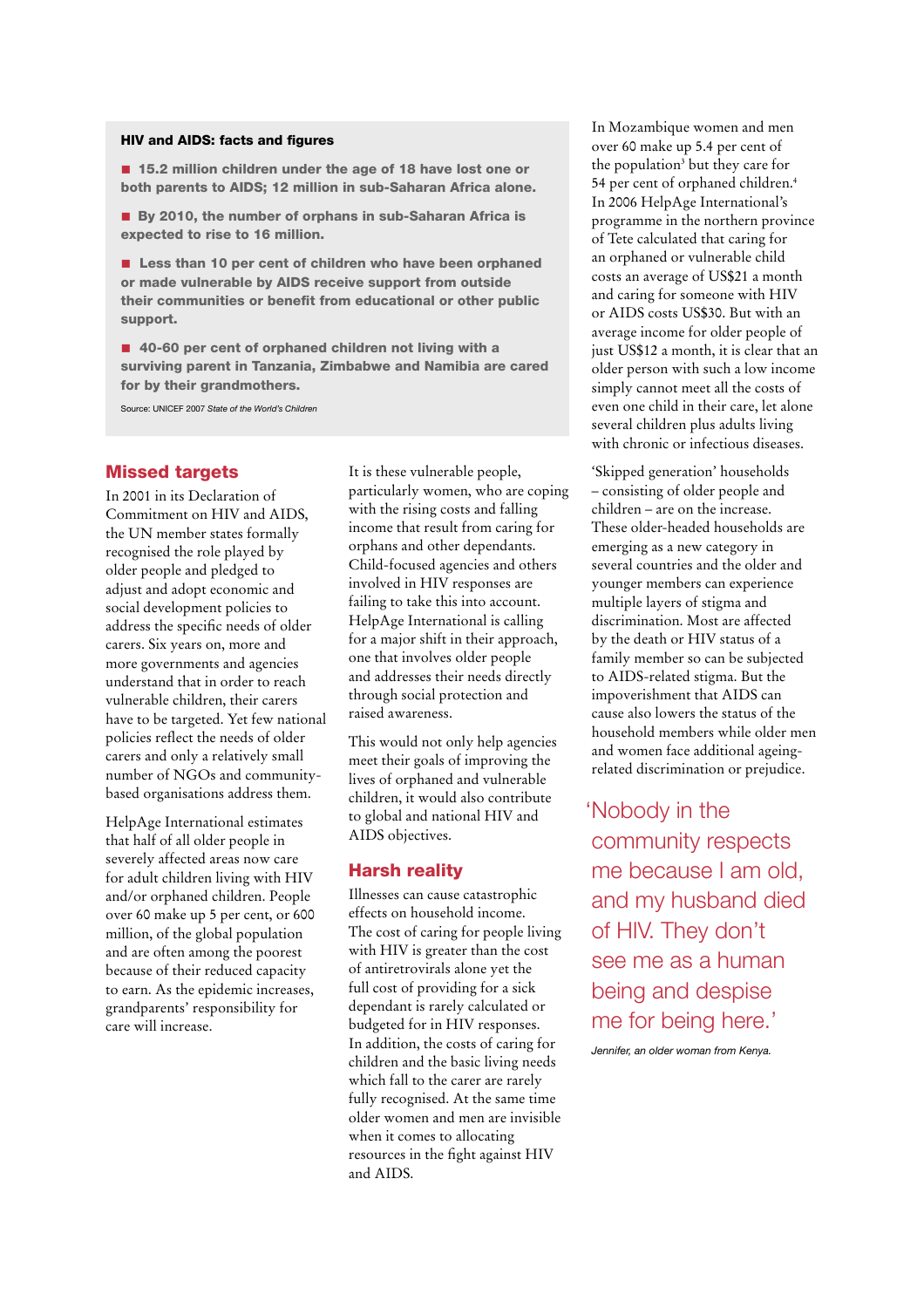Older women and men often experience discrimination because of their age. They are considered not to be of productive working age and are refused access to HIV services and information on the assumption that AIDS does not affect them. And gender discrimination affects both male and female older carers. Women often have few or no rights to inheritance and property, which impacts particularly on older women who are widowed. And men who assume a caring role can also face discrimination by people who do not respect them for taking on a role that is conventionally assigned to women.

It is also well documented that children who have been orphaned, who are vulnerable and who have fewer years of education are at greater risk of contracting HIV because they are more vulnerable to abuse and exploitation. Older carers assuming a parenting role need to be well informed and well resourced to provide a secure environment so that vulnerable children are less at risk.

'I've talked to the grandchildren about AIDS and hope they are listening – prevention is the only way.'

Marcellina, an older woman from Sudan.

#### **Cycle of Care**

**The Cycle of Care is a study of the impact of HIV on older people at household level in Thailand. HelpAge International's partner in Thailand has developed a model which illustrates how HIV and AIDS impact on three generations over time. Because an older person can be at more than one stage of the cycle at a time, a range of responses are needed to support the whole household. HIV prevention, care and treatment services are vital, as is a social protection package: child**  support grants, disability grants, vulnerability grants and pensions all mitigate the financially **crippling impact of AIDS.** 

|                                              | 1. Family life<br><b>before HIV</b>                               | 2. Weakening<br>of family and<br>loss of income                                 | 3. Morbidity<br>and mortality                                                     | 4. Older person<br>as head of<br>household                       | 5. Grandchildren<br>reach working<br>age                                             |
|----------------------------------------------|-------------------------------------------------------------------|---------------------------------------------------------------------------------|-----------------------------------------------------------------------------------|------------------------------------------------------------------|--------------------------------------------------------------------------------------|
| <b>Children</b><br>Young generation          | In school<br>Cared for by<br>parents<br>Feel warmth<br>and care   | In school most of<br>the time<br>Caring breaking<br>down<br>Feel lack of warmth | School absentee<br>Caring neglect<br>Trauma of death<br>of parents                | School on/off<br>Cared for by<br>grandparents<br>Loss of parents | Finish school<br>and find work<br>Care for<br>grandparents<br>Pressure to<br>support |
| <b>Parents</b><br>Adult/middle<br>generation | Economic earners<br>Care providers<br>for elderly<br>and children | Work on/off<br>Health weakening<br>Concern for<br>children                      | Stop work<br><b>Sick</b><br>Stress and<br>physical pain<br>Death                  | Deceased                                                         | Deceased                                                                             |
| <b>Grandparents</b><br>Older generation      | Retired from work<br>Cared for by<br>adult children<br>Secure     | Supplement<br>family income<br>Care for children<br>and sick adults<br>Insecure | Sole economic<br>providers<br>Carers for sick<br>and children<br>Stress of caring | Earners<br>Carers<br>Worried and<br>weary                        | Retire<br>Cared for by<br>grandchildren<br>Some security                             |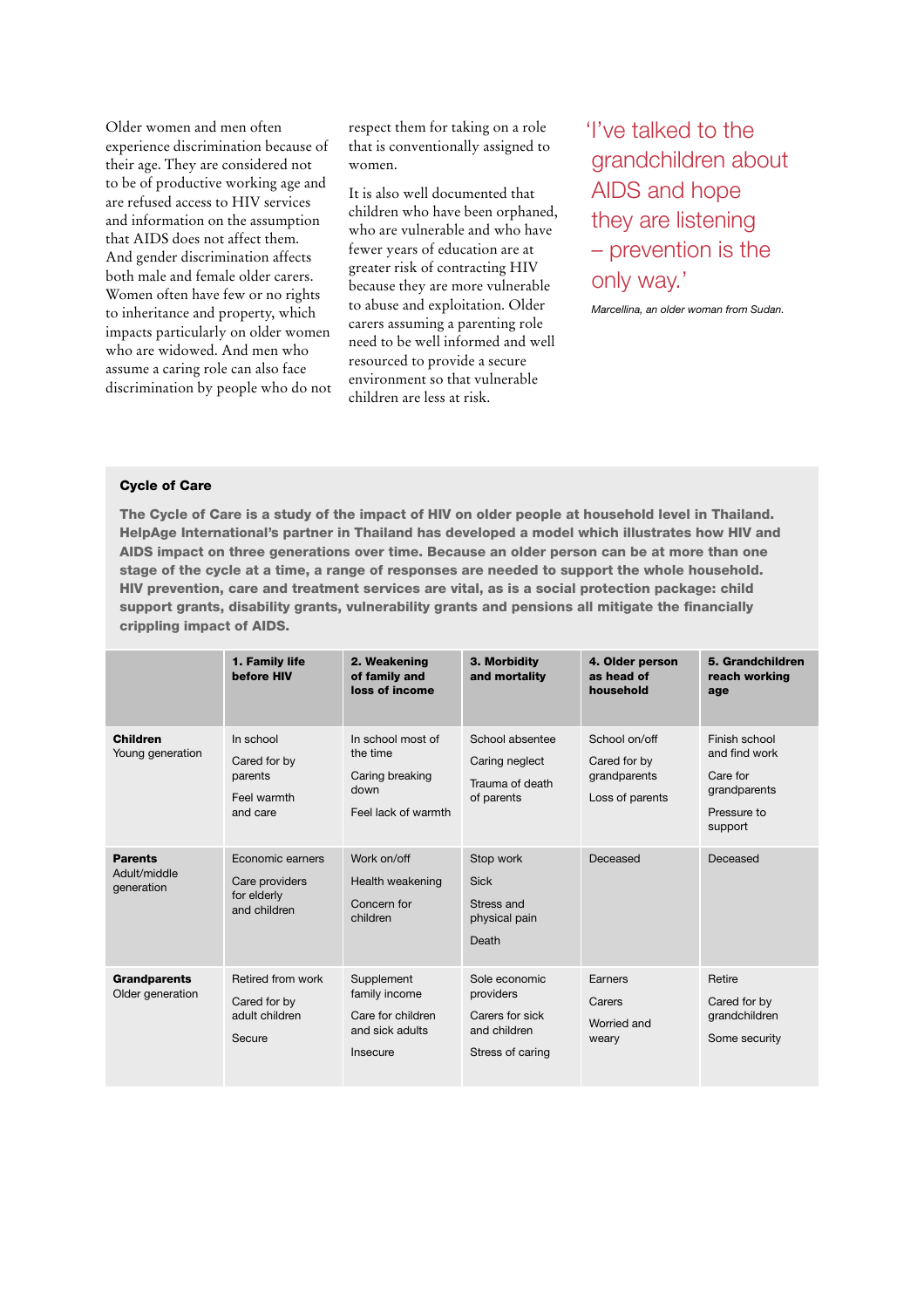#### **Information gap**

We know from field reports and qualitative studies that carers **are overburdened. But national data must be collected and disaggregated by age, sex and socioeconomic status (SES), particularly in high prevalence areas. Indicators of health and wellbeing, and measures of income and support are vital to enable governments and NGOs to respond more effectively to the impact of AIDS and HIV.** 

**The following is still largely unknown:** 

■ The number of 'skipped-generation' households, where older **persons live with children but without the middle generation, and in these households, the economic status, age and sex of the household head.**

■ The number of households where there are large caregiving **burdens and only one or few adults to meet household needs.**

■ The percentage of older-person headed households where **there are high caregiving burdens.**

**The collection of HIV prevalence data in household surveys is a recent and important advancement in quantifying the epidemic. If this data were more fully used we could better understand affected households and show:** 

■ household composition by SES in affected families

■ dependency ratios by household SES and the age and sex **of the household head in affected families** 

■ the number of most vulnerable children and people living **with HIV or AIDS.**

**Several cross-country studies begin to describe where orphans live, lending some insight into who provides care, but they compare the world by regions, rather than fully describing the situation by country or smaller geographical areas. Also, while studies describe the relationship of orphans to the household head, a complete description of the household composition is overlooked, despite the implications for economic vulnerability.** 

**The Tanzanian National Bureau of Statistics will include in its 2007 HIV indicators survey for the first time indicators to reveal who cares for children in the absence or sickness of parents and who cares for sick adults in the household. The results of the survey should reveal the carers of all ages and will provide important information to help inform the national HIV response.**

# **Misconceptions about HIV and older women and men**

#### **1. HIV and AIDS do not affect older people**

Older women and men are impacted severely by the HIV pandemic. UNICEF's recent 2007 *State of the World's Children* report recognises the vital role being played by grandmothers in the care of children orphaned by AIDS. 'UNICEF research in seven sub-Saharan countries<sup>5</sup> reveals the enormous burden that orphaning is exerting on the extended family in general and grandparents – often grandmothers – in particular.' The scale of older women caring for the most vulnerable children ranged from 40 per cent in Tanzania to 60 per cent in Namibia and Zimbabwe. A similar burden of care emerged from surveys by HelpAge International and partner organisations, also in seven countries in sub-Saharan Africa,6 where older people, mainly women, were caring for 55 per cent of vulnerable children and each older carer was responsible for – on average – three children.

'I was living with my unmarried son at the time [when I tested positive for HIV] but he couldn't cope with my illness and was in denial. Because of my age, he was sure that the clinic had made a mistake. He thought HIV and AIDS was a young person's illness.'

Dorothy, 62, South Africa.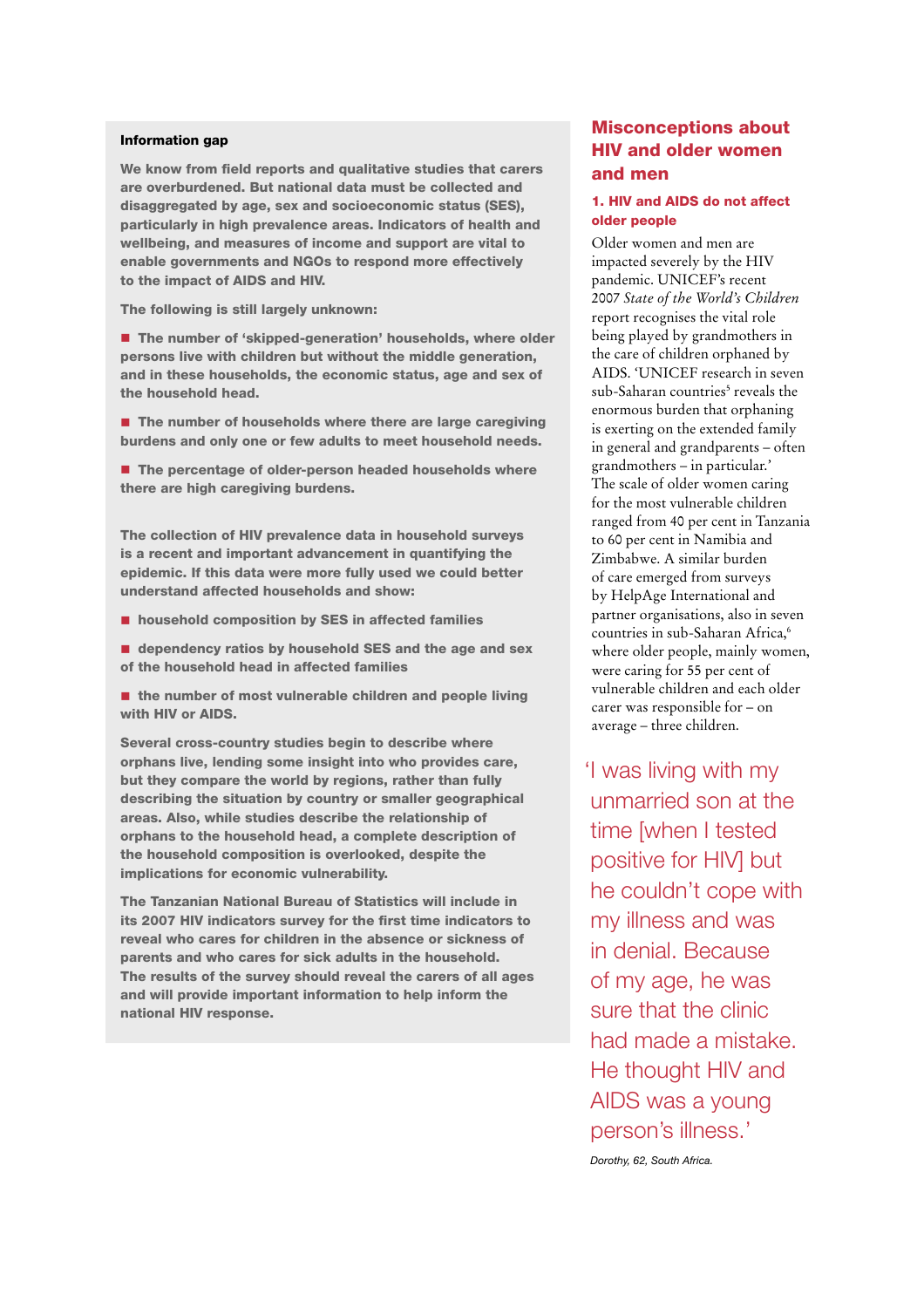#### **2. Older women and men are not susceptible to HIV infection**

Older people are not sexually abstinent or immune from HIV. They are susceptible to HIV infection through the same routes of transmission as younger people and through specific risk factors. For example, menopause causes a natural thinning of the vaginal walls, and social factors include poverty leading to transactional or non-consensual sex (such as wife inheritance practices).

#### **3. AIDS means there are no older people**

A misconception has emerged that there are few or no older people in some developing countries because average life expectancy at birth has declined significantly in some high HIV prevalence countries due to the number of early adult deaths and, most significantly, due to child mortality. However, for those who do survive into adulthood, life expectancy is greatly increased. In Mozambique, for example, average life expectancy at birth is just 38 years but at 60 it is 14.5 years.

# **Universal access to HIV prevention, care and treatment for older women and men**

To improve the quality of life for the countless millions of children, people living with HIV and AIDS (PLWHA) and older carers worldwide, policies and resources must be targeted at older women and men. The commitment to achieve universal access to HIV prevention, care and treatment services by 2010 must therefore embrace older people.

Because HIV information is largely targeted at younger people, older women and men have been indirectly, and in some cases actively excluded. A group of older women from Cambodia reported being turned away from HIV prevention sessions being run by local NGOs or governments because they were 'too old'. This story is repeated across developing countries. Older women and men have an equal right to HIV information and services that are age-appropriate and accessible. Given their crucial role in caring for sick adults and children, they should be provided with (and involved in the design of) appropriate care-giving information and training, including in the delivery of ARVs.

Much of the care that older people provide is considered home-based. However, most home-based care policies and programmes, including guidelines on standards, do not address the specific economic, health and psychosocial needs of older carers. National standards are often clinically-based and although some make reference to outreach with community care, none are sufficient and comprehensive enough to support those older women and men in their homes who care for sick adults and children.7

In addition to HIV-related services and information, older carers, especially women, must be given the necessary support including legal advice, financial support and literacy programmes, to access entitlements for themselves and those in their care. Older women's rights to food, shelter, land, equal recognition before the law and income must be realised so that they can support

themselves and their dependants. Denial of these rights exacerbates insecurity, poverty, and psychosocial trauma, which harm their own wellbeing and their ability to care for others.

Agencies designing and implementing HIV and AIDS programmes must ensure that older women and men with caring responsibilities are systematically involved in the design, implementation and monitoring of prevention, care and treatment interventions at household and community level. HelpAge International and its partner organisations can play a vital role here.

# **Pensions and social protection**

In many African countries affected by HIV and AIDS, households comprising older people and children are particularly vulnerable to poverty. Many older people have no regular income, and yet face the often catastrophic extra expenses of healthcare, school fees and burial costs when they are affected by the pandemic. They are therefore disproportionately affected by poverty and HIV. A proven way to ease the extra financial burden experienced by older women and men as carers of the most vulnerable children and people living with HIV and AIDS (PLWHA) is through implementing social protection measures.

A range of these measures is required to support families, including cash transfers, health and social services, food or living subsidies, and work programmes. One form of social protection which would be relatively straightforward and cost-effective to implement, and at the same time would particularly benefit older women, is social pensions.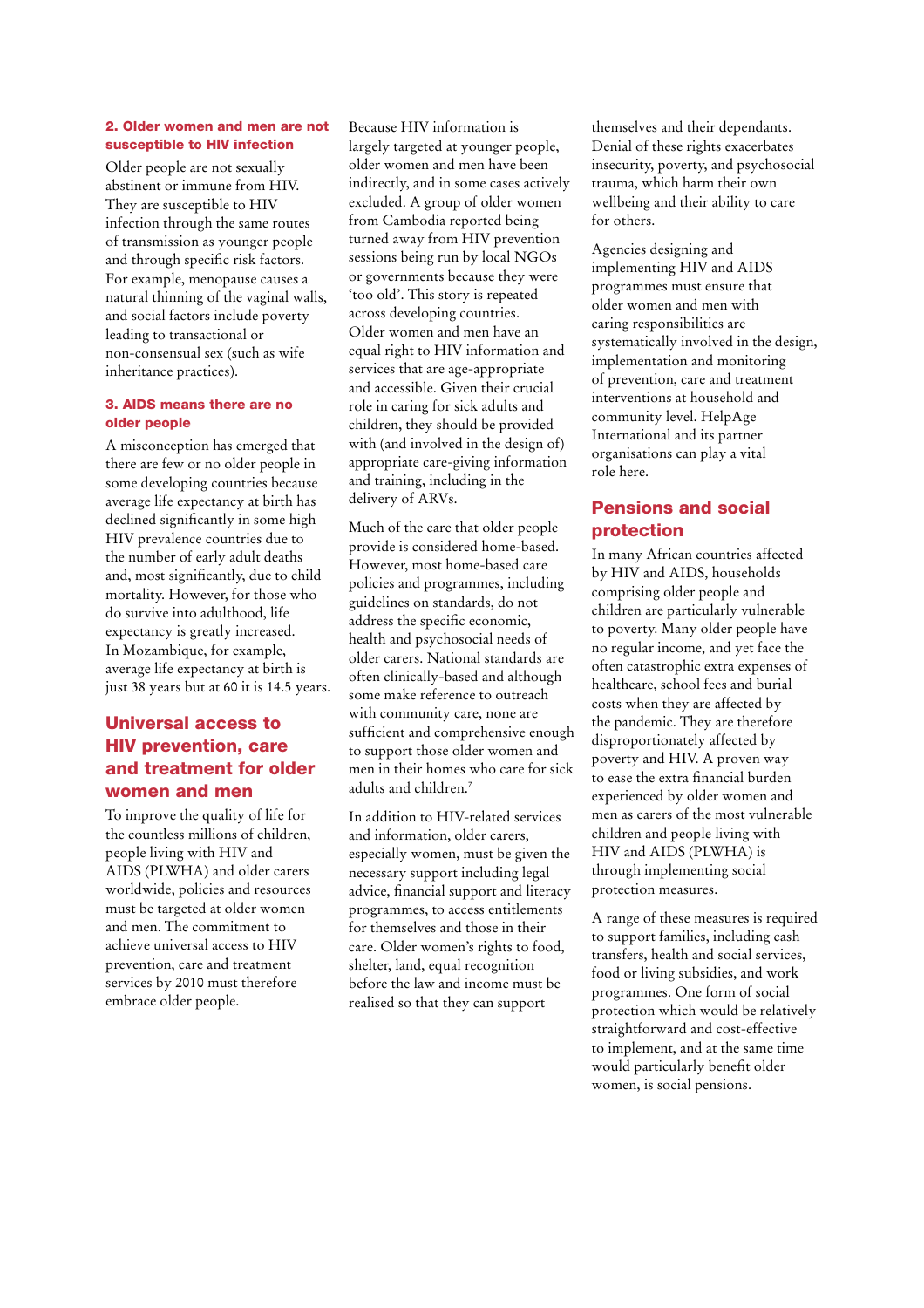Direct support in the form of a cash transfer to older people alleviates the impact of HIV and AIDS by providing financial resources for the care of very vulnerable children and orphans, enabling HIV-positive people to access treatment, and reducing the demands on older people who frequently care for their HIV-positive children in addition to grandchildren.

Where there are high proportions of children and PLWHA being cared for by older women and men, and particularly where other forms of social assistance are limited or non-existent, social pensions can be an effective way to support living standards among older

people and children simultaneously. Regular cash transfers (such as social pensions, child benefits or disability grants) can be used for healthcare expenses, such as drugs or clinic fees, or related costs, such as transport and food. Where transfers facilitate antiretroviral treatment, this can enable HIV-positive people to regain or maintain health, look after themselves and continue in remunerative work, strengthening livelihoods and reducing the likelihood of children being orphaned. Social pensions can enable older carers to better provide for themselves and their dependants, and reduce anxieties about making ends meet.

#### **Pensions in action**

**Lesotho, the mountainous country contained within South Africa, introduced a universal old-age pension in November 2004. Two thirds of the population of 2.1 million live below the poverty line and there are about 100,000 orphaned children.8 Most grandparents in remote areas look after several grandchildren.** 

**Those aged 70 and above are eligible for the monthly sum of M150 (US\$25) – some 70,000 people, according to the Bureau**  of Statistics, or 3.6 per cent of the population. The benefit is equal to the official national poverty line for a single person, **and is explicitly intended to eliminate old-age poverty.**

**The Ministry of Finance and Development Planning has acknowledged that the monthly pension is modest. However, the plan is to increase it in line with any economic growth in the coming years. And extending Lesotho's social pension to all eligible citizens over 65 would increase the cost to a still affordable 2.5 per cent of GDP from around 2 per cent now.** 

Pensions are paid directly in cash through the post offices, in the presence of the military and police officers. Other public buildings such as health centres, courts, chiefs' offices and **schools are used as additional pay centres. The involvement of the military and the police in the delivery of cash to the pay centres has brought a sense of safety to the pensioners, the government says. A military helicopter is used to reach some remote areas that are inaccessible by road.**

# Without a pension I 'wouldn't be able to buy food, pay bills or send my grandchildren to school.'

Emily, from South Africa, aged 74.

Universal social pensions are increasingly recognised as a winwin policy, not only for reducing the poverty of older people and their dependants but also for increasing older people's status, material security and access to services. Pension income often goes towards children's health, education and better nutrition, therefore contributing to meeting the Millennium Development Goals on hunger, education and health. In the few sub-Saharan countries that do offer this in the form of a social (non-contributory) pension (Namibia, Botswana, South Africa and Lesotho), it is acknowledged as a vital income support.

In addition to the direct benefits for older people and their families, the wider community and economy are helped too. Small cash injections into cash-poor areas can have substantial benefits to local businesses and trades without a negative inflationary effect. In the longer term, a regular predictable cash transfer can interrupt the cycle of poverty and increase the health and wellbeing of the next generation.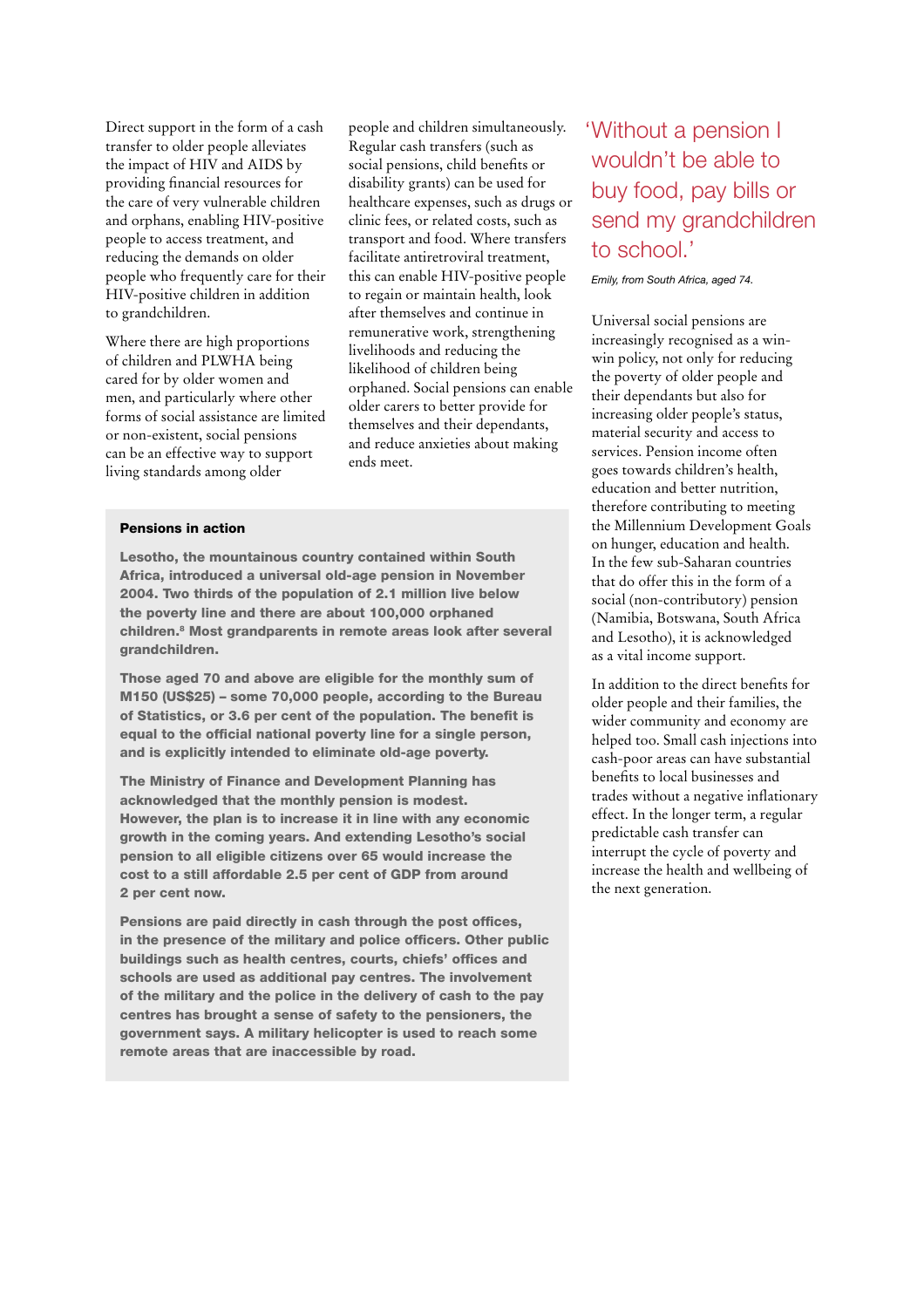#### **International commitment to social protection**

**Several international commitments recognise the right to social protection. The Universal Declaration of Human Rights states that 'everyone has a right to a standard of living adequate for the health and dwelling of himself and his family... and to security in the event of unemployment, sickness, widowhood, old age or other lack of livelihood in circumstances beyond his control'.**

**This is reiterated in the Madrid International Plan of Action on Ageing (MIPAA 2002) and in the 2002 African Union Policy Framework and Plan of Action on Ageing (AUPF and PoAA 2002). More recently the Livingstone Call to Action in 2006, signed by representatives of 13 African governments, called on all AU members to develop national social protection plans.**

# **Broader and deeper social protection**

Non-contributory pensions make a significant impact on reducing poverty and vulnerability among households with older people. The appeal of the pension is its universality. However, even when a social pension is in place, grandparents in their forties and fifties are obviously not eligible if the minimum age is 60 or even 70, as it currently is in Lesotho. And where pensions are modest and do not cover all the usual expenses faced by parents or carers, a broader social protection package is required to reach carers of all ages.

Social pensions therefore need to be part of a wider package which includes free and appropriate basic healthcare, free education and other socials transfers including child and disability grants.

### **Other social protection tools**

Pensions are not the only benefit that can make a big difference in tackling the impacts of HIV and AIDS. In South Africa, foster-care and child-support grants also alleviate the financial, social and emotional strain on older people and carers who take in orphans and vulnerable children.

However, it is vital that those who are eligible for such grants know

their rights and understand how to apply. Public awareness campaigns have seen the take-up rates for these grants increase dramatically, although 1 in 5 eligible older people are still not accessing pensions. Agencies and governments must ensure that the most vulnerable are reached. A benefit is no use at all if complicated administrative procedures or problems with documents mean it is not accessed.

Other social protection mechanisms that can alleviate the financial stress on households affected by HIV and AIDS include burial societies and community social-assistance funds. Schemes that make credit and lowinterest flexible loans available to older carers and young people can also be invaluable.

In Mozambique, older people have set up support groups to cut the costs of care and increase income. Small businesses raise money that goes into a social fund run by older people's committees. It pays for transport to testing centres and ART clinics. Living Together, a project run by HelpAge International since 2002 with UNICEF funding, reaches almost 70,000 people in Changara District.

Also in Mozambique, poverty certificates exempt holders from all school fees and costs. Living Together has raised awareness of these and helped people apply.

# **Conclusion**

Every nation affected by the HIV pandemic – every community – must find its own way to ease the fi nancial and emotional burden on carers. But there is clearly a need for greater awareness of the impact on older men and women and of possible support mechanisms. Governments and civil society must adopt policies and practices that support and assist older carers and the children and PLWHA in their charge.

HelpAge International is advocating for resources and support for older carers, particularly women. HIV prevention, care and treatment services do not currently cater for older women and men, yet they have the same right to them for themselves as well as for those in their care. Social protection, cash transfers, targeted information and explicit policies for older people are the most effective way for governments and agencies to reinforce these vital efforts in caring for orphans and other dependants affected by HIV.

Older women and men are providing a huge amount of care to children and adults in resource-poor settings with little or no external support. Social protection can have a positive impact on poverty, AIDS impact mitigation and HIV prevention. It can enhance someone's ability to parent and protect the children in their care. It therefore makes clear sense to link these two issues: targeting social protection at older carers could reach big proportions of AIDS-affected and poor and vulnerable households. The many millions of older women and men who are caring with strength yet silence are long overdue proper recognition and support.